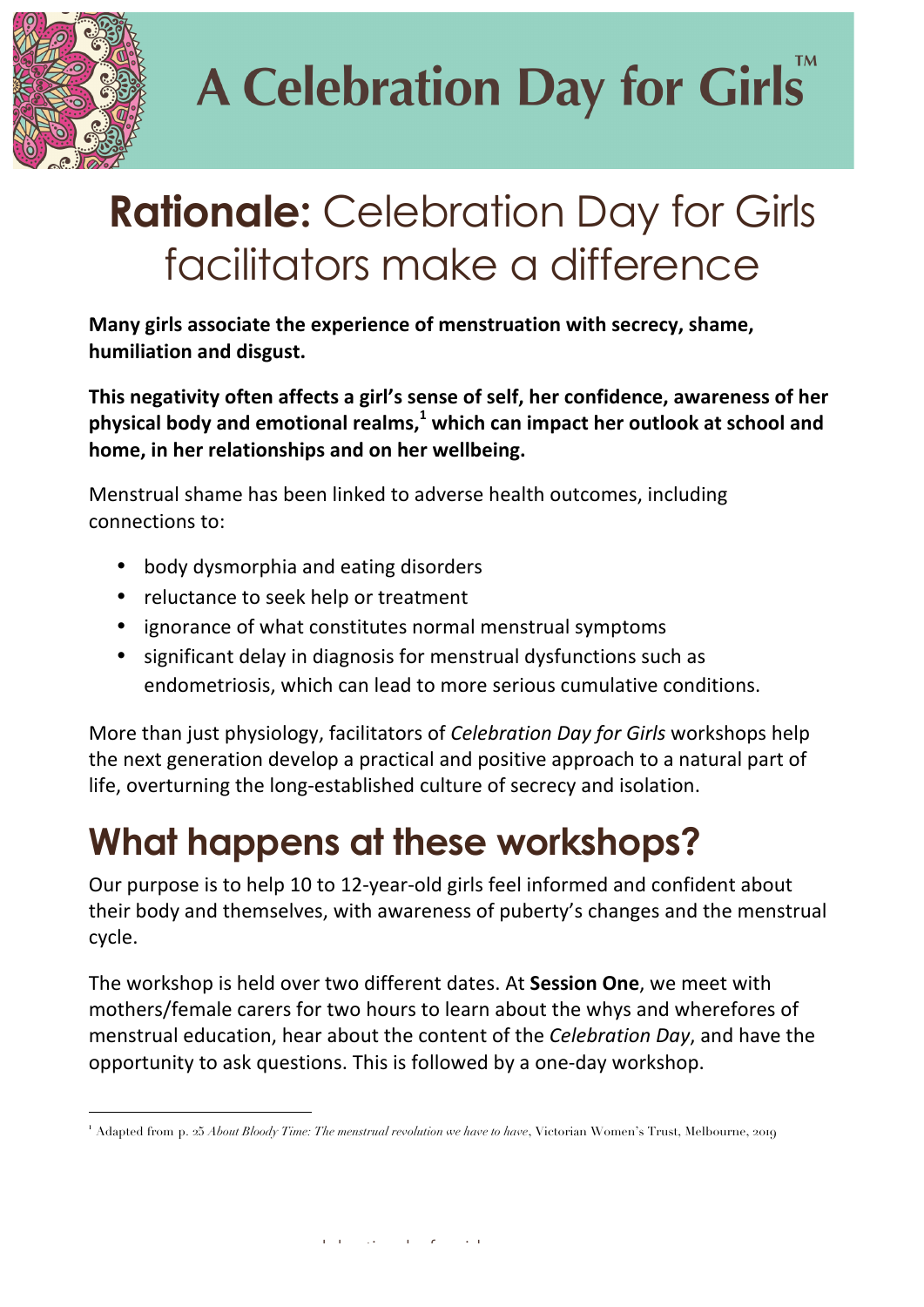

### **A Celebration Day for Girls**

**Session Two** is a morning for girls, where they enjoy craft, activities, relaxed conversation and stories. They learn about how their body will change as they mature and how the different stages of the menstrual cycle can affect their mood, energy and body.

This is followed in the afternoon by **Session Three** for both girls and their mothers/female carers. Women share stories from their own experience while girls are engaged in simple craft activity, and the group shares facilitated discussion, practical menstrual education and activities to support the mother/daughter bond.

### **Benefits for participants**

Through the workshop, girls can invest in a future where they will be more engaged, productive, healthier and happier. When a young woman raises awareness of her cycle and has a positive approach, she

- Increases her personal power and ability to keep herself well
- Grows her capacity to be more engaged, productive, healthier and happier at school and work, and in relationships
- Strengthens the mother-daughter bond at a time where this often becomes strained
- Empowers her to openly discuss periods with medical professionals, potentially saving years of excruciating pain, lost capacity and expense. $2$

There is evidence that if girls with abnormal menstrual pain or bleeding are diagnosed and treated early the development of more complex life-limiting menstrual disease and pelvic pain can be curtailed or prevented.3

It can be a wonderful experience for girls from a class or community to attend a workshop together. Feeling informed with shared language and a positive approach encourages open and supportive communication between peers as well as for each girl and the trusted adults in her life.

Gabrielle Jackson, Pain and Prejudice

<sup>&</sup>lt;sup>2</sup> For example, currently, it takes seven to twelve years before a diagnosis of endometriosis is reached. Not only patients, but doctors and medical professionals themselves can be unaware and uneducated on menstrual health issues. Source: Endometriosis Australia